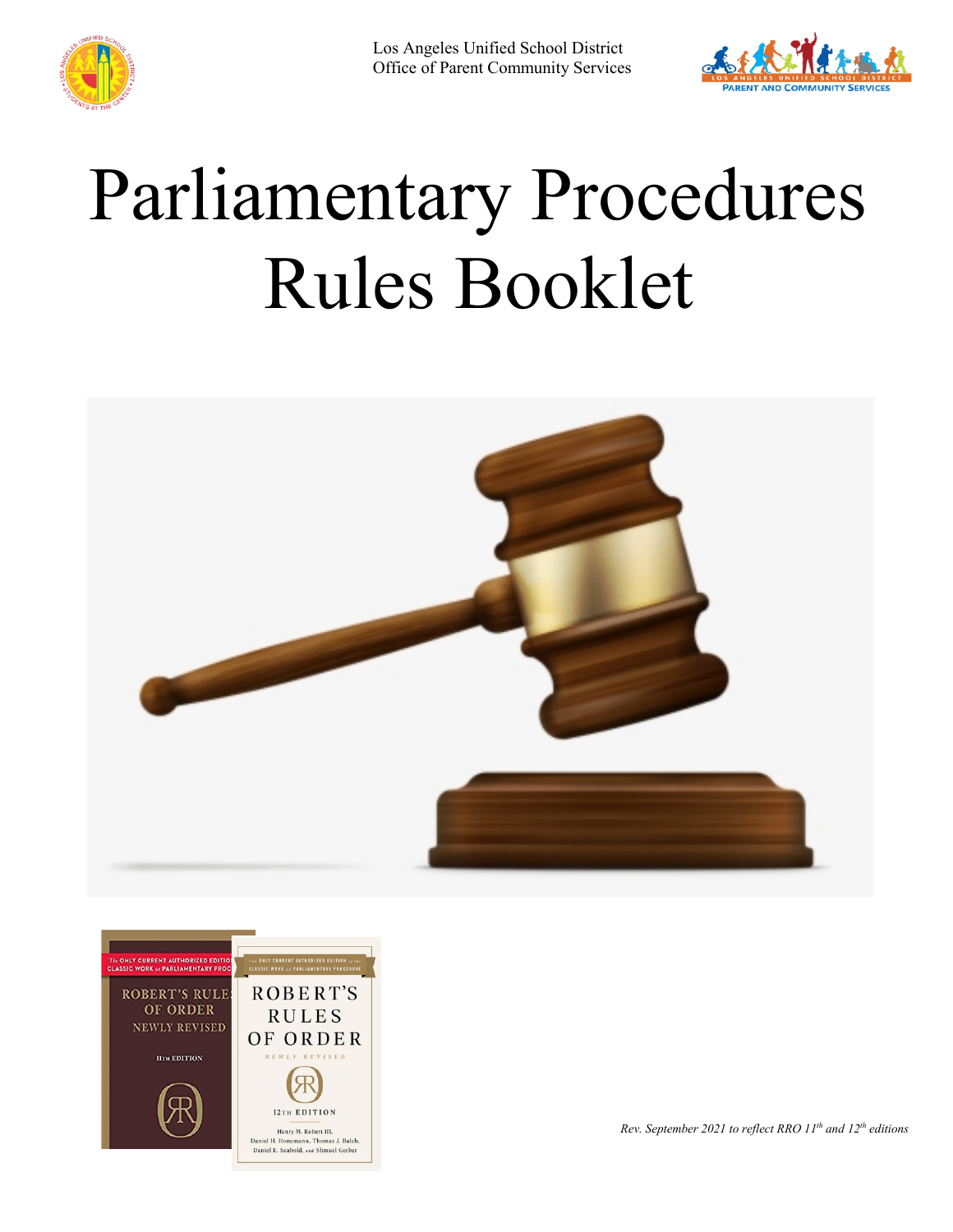*Robert's Rules of Order is a guide for having productive meetings. Bylaws may reflect different rules unless it is in violation of federal, state or LAUSD policies.*

INDEX

|                   | 1. Asking for the floor                     |
|-------------------|---------------------------------------------|
|                   | 2. The chair gives the floor to the speaker |
| З.                | Making a motion                             |
|                   | 4. Seconding a motion                       |
| 5.                | Repeating the motion                        |
| 6.                |                                             |
|                   | 7. Voting on a motion                       |
| 8.                |                                             |
| <b>AMENDMENTS</b> |                                             |
|                   |                                             |
|                   | Main Motions Secondary Motions              |
|                   | 1. Tabling a Motion                         |
|                   | 2. Previous Question or Closing a Debate    |
|                   |                                             |
| 4.                | To postpone for a set time                  |
| 5.                | To refer to a committee                     |
|                   | 6. To amend                                 |
|                   | 7. To table indefinitely Privileged motions |
| 1.                | To adjourn the session                      |
|                   | 2. For a recess                             |
|                   | 3. Point of Privilege                       |
|                   |                                             |
| 1.                | To Suspend the Rules                        |
| 2.                | Motion by Item Order                        |
| 3.                | Appeal Chair's Decision                     |
|                   | 4. Withdrawing a motion                     |
|                   |                                             |
|                   | 1. Consideration                            |
| 2.                | Withdrawing                                 |
|                   | 3. To take from table                       |
|                   |                                             |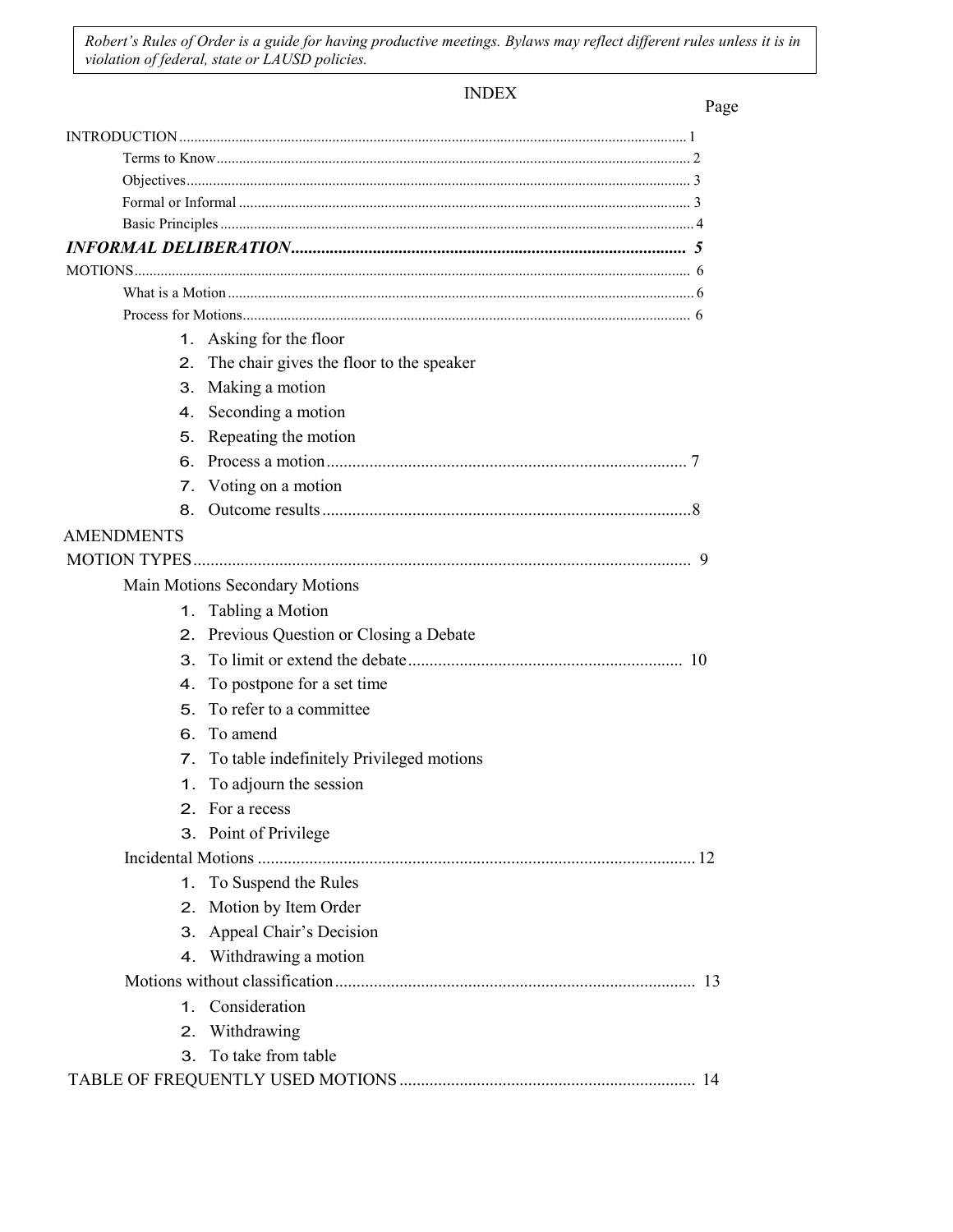# **INTRODUCTION**

#### *Based on the11th and 12 Edition*

<span id="page-2-0"></span>The 12<sup>th</sup> edition embodied a codification of the present day general parliamentary law, it is also designed as a manual to be adopted by organization or assemblies as there parliamentary authority. When Robert's Rules of order has been adopted, the rules within it, together with any special rules of procedures are binding upon the body and constitute that body's rules of order.

The "Robert's Rules of Order" is the oldest and most commonly consulted parliamentary doctrine today. General Henry M. Roberts of the United States Armed Forces, engineering platoon, first recorded this book as literary property in 1876. Since then, this book has been renewed many times and hundreds of thousands of copies have been sold.

Many organizations have adopted certain variations of these standards as a basic guide. The parliamentary procedure enables groups of people to reach decisions and plan work in short periods with time and without confusion. It should be implemented in such a way that it can determine and carry out the will of the majority while respecting the rights and privileges of the minority, thereby protecting the democratic system.

Parliamentary law originally was the name given to the rules and customs for carrying on business in the English Parliament that were developed through a continuing process of decision and precedent somewhat like the growth of the common law. The kind of gathering in which parliamentary law is applicable is known as a deliberative assembly. A deliberative assembly is a body of persons meeting to discuss and determine upon common action.

#### **Rules for Electronic Meetings**

As noted in Robert's Rules of Order Newly Revised, \* there is an increasing preference among some organizations to transact business at "electronic meetings," in which some or all of the members communicate through electronic means such as the Internet or by telephone.

Regarding the proper authorization of such meetings, and their limitations, please refer to the subsection entitled Electronic Meetings [RONR (11th ed.), pp. 97–99], and [RONR (12th ed.), pp. 88–91] wherein it is stated that when electronic meetings are authorized—which, in the case of a board or other assembly, always requires a bylaw provision—additional rules should be adopted to govern their conduct. Depending on the nature of the rules and the specific provisions of the bylaws, such additional rules may be placed in the bylaws, adopted as special rules of order or standing rules, or contained in instructions from a superior body.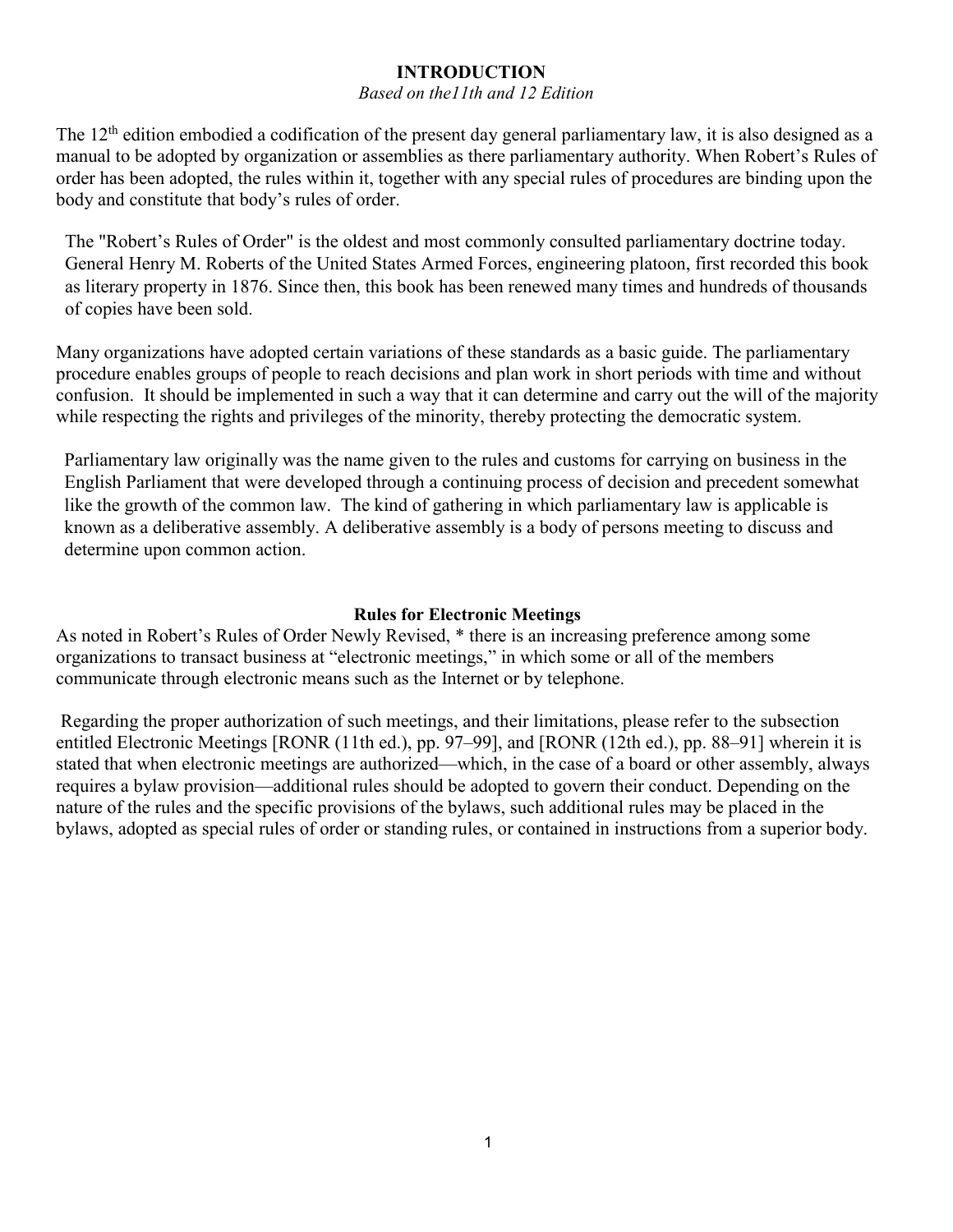# TERMS TO KNOW

- <span id="page-3-0"></span>• ADJOURN- Close or end a meeting. *(RRO 11th edition Pg. 82-83, 93-94 RRO 12th edition pg. 220 21:1)*
- ASSEMBLY –Body of people who assemble in a meeting that is the event of their being assemble to transact business. *(RRO 11th edition pg.2 &10 – RRO 12th edition pg. 2 1:3)*
- ABSTAIN- Mean not to vote at all, and a member who make no response if abstentions are called for abstains just as much as one who responds to that effect. *(RRO 11TH edition pg. 45 – RRO 12th edition pg. 40 4:35)*
	- APPEAL When a member disagree with a ruling and they wish for the body to vote on. There must be a second. *(RRO 11TH edition pg. 255– RRO 12th edition pg. 242 24:1)*
	- APPEAL CHAIR DECISION- . This motion allows members to express their disagreement with a decision of the chair and for the membership to render a decision. *(RRO 11TH edition pg. 255– RRO 12th edition pg. 62 6:17 (1-2))*
	- CALL FOR THE ORDER OF THE DAY- A member requires the group to resume the scheduled business (agenda) immediately, unless the members decide otherwise by a two-thirds vote. This is a privilege motion and does not need a second.  *(RRO 11th edition pg.67 – RRO 12th edition pg. 208 18:4)*
- CHAIRMAN/PRESIDENT- The presiding officer of an assembly. *(RRO 11th edition Pg. 82-83, 93-94- RRO 12th edition PG. 426 47.5)*
- COMMIT OR REFER Used to send a pending question to a relatively small group so that the question (motion) may be carefully investigated and brought back to the assembly to consider. *(RRO 11th edition pg. 168 - RRO 12th edition pg. 157 13:1)*
- DEBATE In a deliberative assembly, the term applies to discussion on the merits of a pending question. *(RRO 11th edition pg. 376 - RRO 12th edition pg.365 43:1)*
- DELIBERATIVE ASSEMBLY The kind of gathering to which parliamentary law is generally understood to apply. A group of people having or assuming freedom to act in concert to discuss and take action. *(RRO 11th edition Pg. 1, RRO 12th edition pg. 466 50:1)*
- DILATORY MOTION –a motion to obstruct or thwart the will of the assembly as clearly indicated by the existing parliamentary situation. *(Simple way to explain: A motion whose effect is to interrupt the business under discussion at the time.) (RRO 11th edition pg. 342-343- RRO 12th edition pg. 325 39:1)*
- 2 *(RRO 11th edition pg. 209 & 217 – RRO 12th edition pg. 198 17:1)*• LAY ON THE TABLE/TABLE- In parliamentary law, it allows the body to set aside a pending motion for possible act later.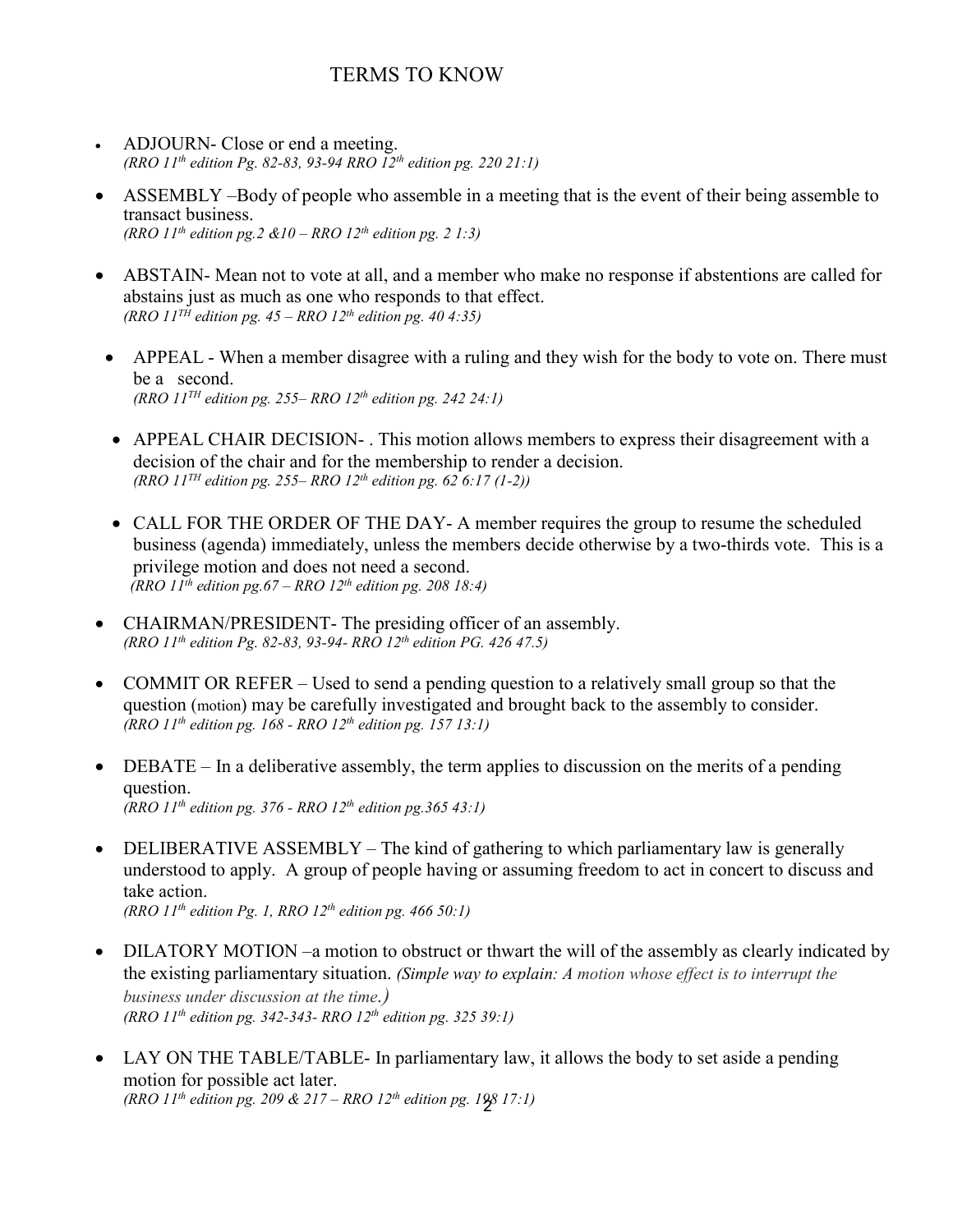- MAJORITY VOTE More than half of the total members eligible to vote. *(RRO 11th edition pg. 400 – RRO 12th edition pg. 379 44:1*
- MOTION A proposal so that the body takes certain action. *(RRO 11th edition pg. 27 – RRO 12th edition pg.28 4:4)*
- OBTAINING THE FLOOR The privilege of speaking before the assembly. *(RRO 11th edition pg. 42 - RRO 12th edition pg.26 3:30)*
- PARLIAMENTARY INQUIRY **-** A question directed to the presiding officer to obtain information on a matter of parliamentary law or rules of the origination bearing this matter. (*RRO 11th edition pg. – RRO 12th edition pg. 276 33:3)*
- PENDING QUESTION- The motion in process. *(RRO 11th edition pg. 32 – RRO 12th edition pg. 28 4:3)*
- PREVIOUS QUESTION- or "I call for the question"– Name given to **a motion** to close debate, and to take an immediate vote on the pending question. This action cannot be debated nor amended. *(RRO 11th edition pg. 197 – RRO 12th edition pg. 187 16:1)*
- QUORUM Number or proportion of members required to be present at a meeting so business can be legally acted on. *(RRO 11th edition pg. 21, 345-351 – RRO 12th edition 328 40:1 & 40:2)*
- RECONSIDER- A motion that enable a majority in an assembly to bring back a motion for further consideration that has already been voted on. *(RRO 11th edition pg. 315 – RRO 12th edition PG. 298 37:1)*
- RIGHT TO ABSTENTION- It is the duty for every member to who has an opinion on a question (*motion*) to express it by vote, the member can abstain and cannot be compel to vote. *(RRO 11th edition pg. 407 - RRO 12th edition pg. 385 45:3)*
- SECOND- For a motion to be considered by a group, it must have the "support" i.e., a second merely implies that the seconder agree that the motion should come before the meeting and not that they necessary favor the motion. *(RRO 11th edition pg. 36 – RRO 12th edition pg. 32 4:11)*
- STAND AT EASE The chairman/President without objection, simply permit a brief pause without declaration of a recess. *(RRO 11th edition pg. 82 – RRO 12th edition pg. 74 (4))*
- STANDING SUBCOMMITTEES A committee to perform a continuing function and remain in existence permanently or for the life of the assembly that established them. *(RRO 11th edition pg. 490 – RRO 12th edition pg. 467 50:7)*
- SUSPENSION OF RULES- the assembly may set aside a rule that prevents them from acting and that does not conflict with the bylaws. *(RRO 11th edition pg. 260 – RRO 12th edition pg. 246 25:1)*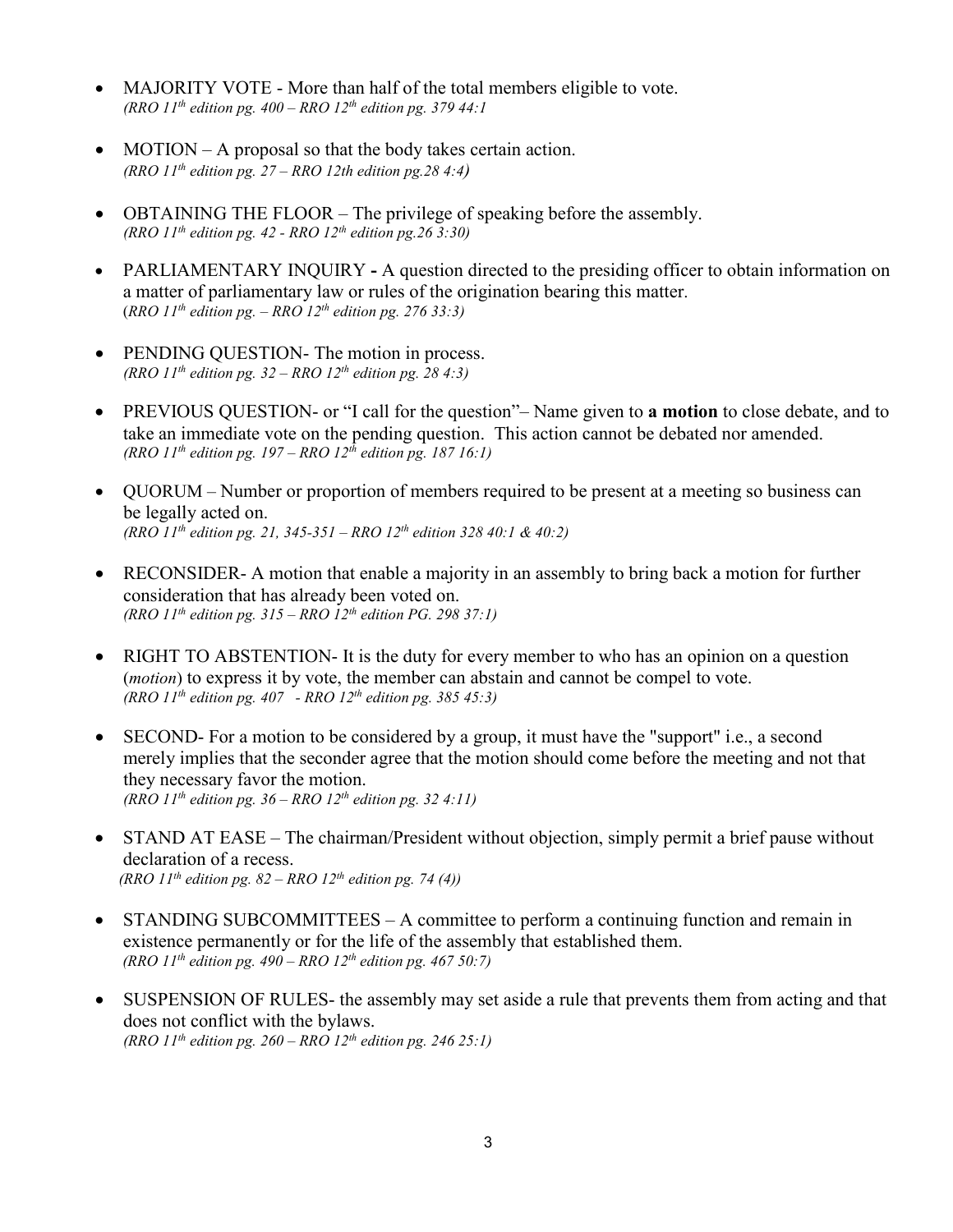- TAKE FROM THE TABLE- A motion to lay a pending question aside temporarily when something else of immediate urgency has arisen or something else need to be addressed. *(RRO 11th edition pg. 209 – RRO 12th edition pg. 189 17:1)*
- TWO THIRD VOTE- At least two third of the votes cast by persons entitled to vote, excluding blanks or abstentions. *(RRO 11th edition pg. 401 –RRO 12th edition pg. 385 45:3)*
- VOTE BY PROXY A vote made on behalf of an absent member. *(RRO 11th edition pg. 428 – RRO 12th edition pg. 406 45:70)*
- WITHDRAWAL- To take back, remove a motion, or second before the motion is restated by the chairperson. *(RRO 11th edition pg. 295 – RRO 12th edition pg. 278 33:11)*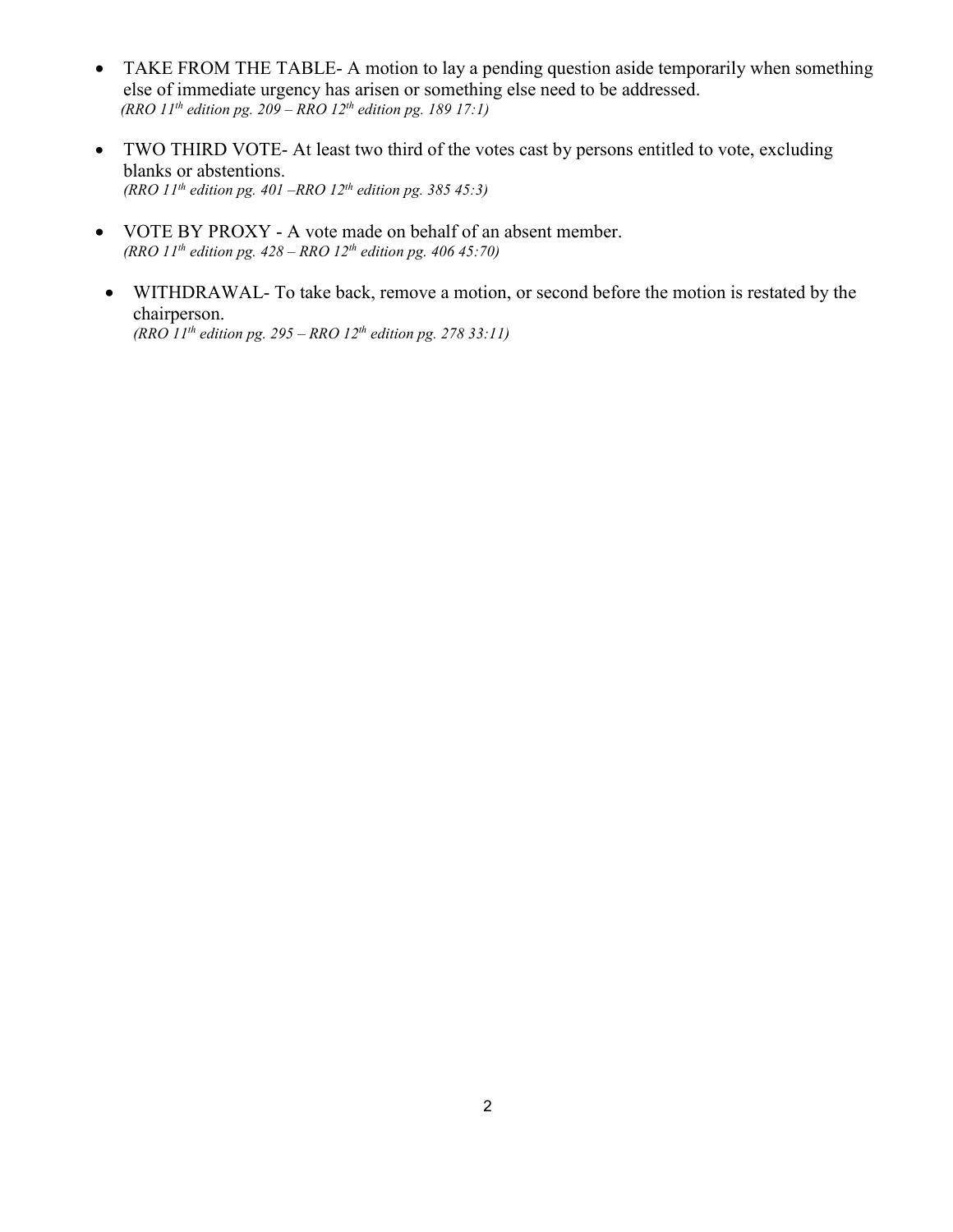#### **OBJECTIVES**

Parliamentary procedures provide an orderly method for holding any type of meeting. Four goals are achieved with this procedure:

- 1. Be able to plan and conduct business quickly and easily.
- 2. Protect the rights of individual members.
- 3. Reinforce and preserve harmony in the group.
- 4. To make decisions by agreement of the majority of the group in the shortest possible period of time and without confusion.

Some of the best parliamentary rule books have been written for legislative bodies to use. These books assume that the assembly is divided into two or more groups or parts, each seeking to achieve the advantages of the debate and the action taken. The extremely strict use of the rules by chairs or parliamentarians who follow the law word by word without considering the principle on which they are based has caused some biased towards the rules. When practiced correctly, parliamentary procedure arises naturally and with ease.

#### Amendment

The parliamentary procedure must never be used just because. In small, informal groups, such as school advisory councils, strict parliamentary procedures are not necessary or desired by agreement between members. As the level of the organization grows or the size of the group increases, stricter parliamentary standards will be required. In the district-level advisory committee, the parliamentary procedure will be more formal. At the national level, parliamentary rules will be strictly followed.

On local councils in which members know each other, it would not make sense for the member to be given the floor by saying: "Mr. Richard Johnson of E.B.R.P." However, this would be necessary at a national level meeting. At the local club, it is enough for the member to raise his/her hand and say: "Mr. Chair" and in once obtaining the floor to begin by saying "I propose a motion so that... " How much do members know about parliamentary procedure? This is a factor that must be taken into consideration. If members know very little about parliamentary procedures, they will be able to achieve more through a more informal approach. A small group with an in-depth knowledge of parliamentary procedure would probably achieve more with a formal approach. One of the best ways to learn is through practice, this also applies to parliamentary procedures. Plan a formal meeting where parliamentary procedures are strictly followed. Parliamentarians must be ready to "ask for the floor to raise a point of order" each time the procedure is not followed. Another method of teaching parliamentary procedure would be to demonstrate by involving members.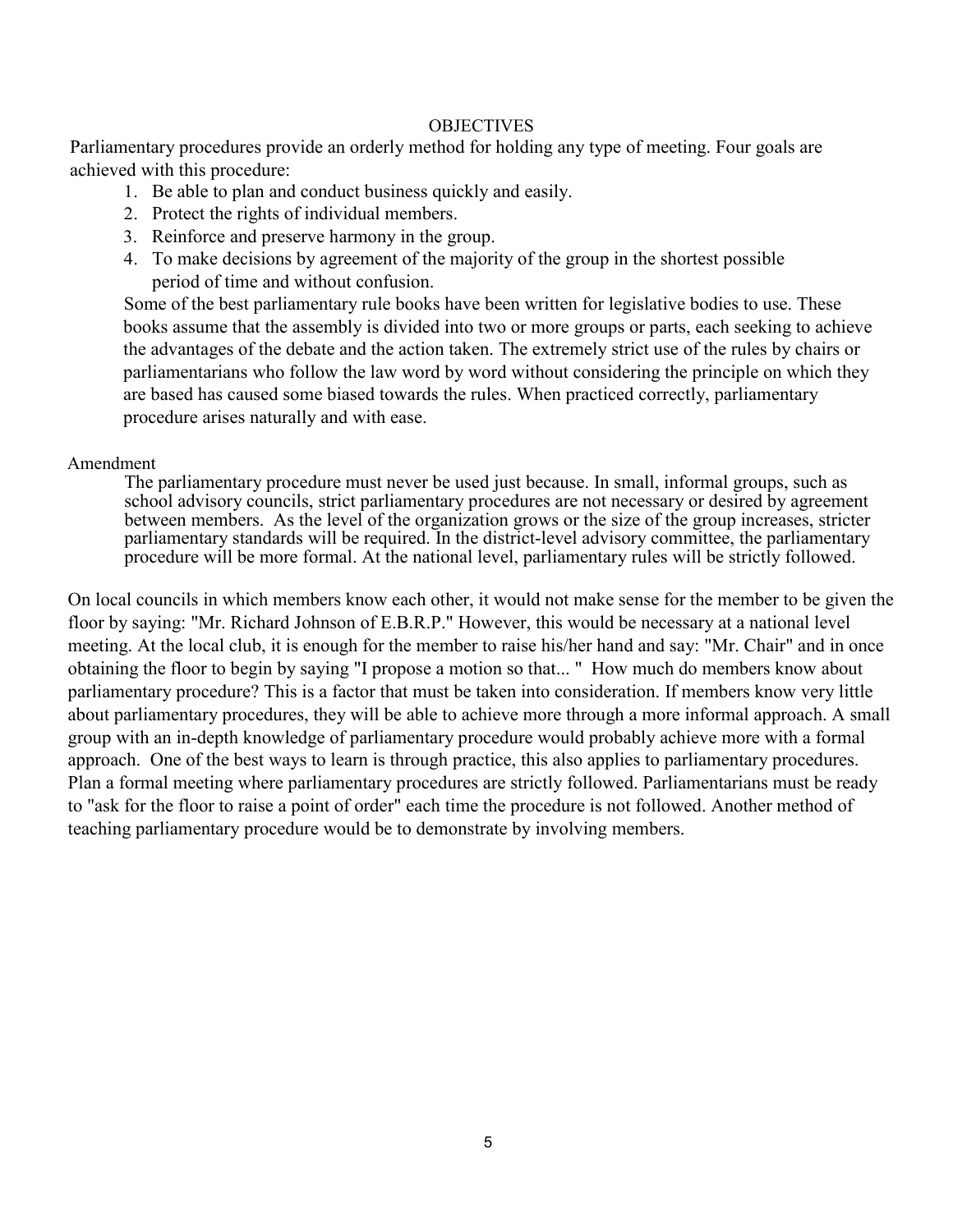### BASIC PRINCIPLES

There are five principles of parliamentary procedure:

- 1. Only one matter will be considered at a time. New matters cannot be presented or discussed until action has been taken on the matter under consideration. Business is transacted through motions proposed and processed. In baseball, another batter cannot replace the batter at bat until the batter has had their turn, be it by striking out or making a play.
- 2. Each proposal allows each member to discuss a matter freely and in its entirety. Everyone has the right and duty as a member of the organization to understand the matter before the group. Do not be afraid to ask for information or express disagreement.
- 3. The will of the majority must be carried out, but the rights of the minority are protected. The individual rights of the majority and minority of members must be protected. Some examples of the rules that protect these rights are:
	- A two-thirds majority vote is required to stop the debate or suspend the rules.
	- A two-thirds majority vote is required to close nominations, but nominations are opened only by majority vote.
	- A quorum is required to act upon matters. A quorum is the number of more than half of the voting members, if the organization's bylaws do not establish the specified amount.
- 4. All members have equal rights. Each member has the same right to present, debate and vote on matters at the meeting. Individual expressions should be made during the meeting, not after the meeting. Democratic groups need to find out what their members honestly think and want. Every player on a baseball team has his turn at bat, even if some are better than others.
- 5. Good rules of courtesy should be observed in the deliberation of matters. You should wait to be given the floor, all matters should be addressed to the "chair", you should not talk to other members when someone has the floor. In baseball, each player has their turn to bat, rather than trying to pile up in front of others.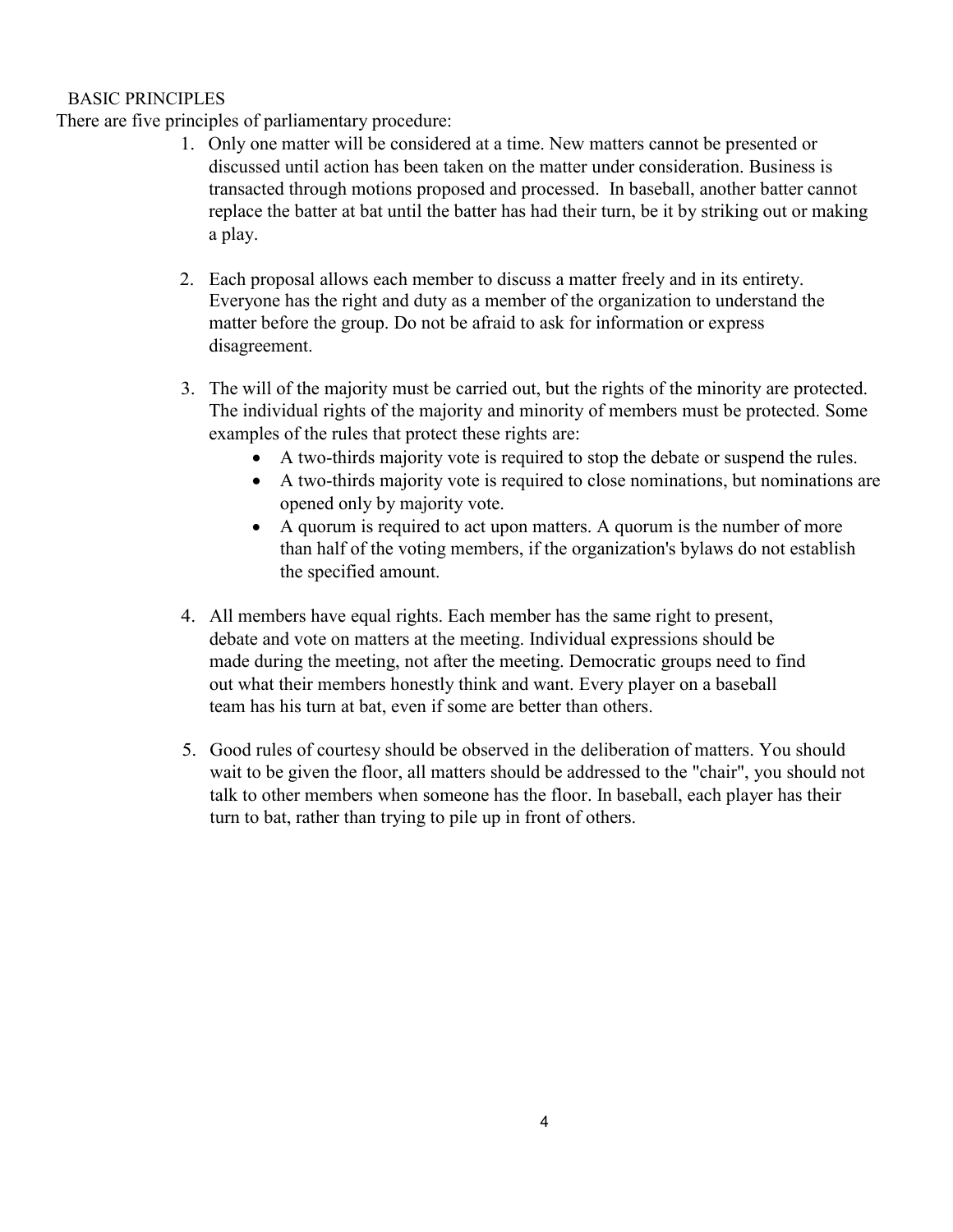### **INFORMAL DELIBERATION**

It is perfectly appropriate to deliberate before making a motion. The chair simply stipulates an informal deliberation. The parliamentary procedure, which was developed to guide legislative bodies, assumes that this preliminary deliberation has been conducted in a committee earlier. One of the main causes for difficulties in meetings is not having had this preliminary discussion.

The preliminary deliberation makes it possible to decide whether the matter falls to the whole group, find, and consider possible solutions to the matter and finally to present the motion based on the opinion of the whole group. This can avoid too many amendments and amendments to the amendments. An item proposes in a motion requires that such a motion be put to the vote, and also that any amendments and amendments to the amendments be put to the vote. An issue presented through informal deliberation only requires the decision (vote) by the group.

Through the use of informal deliberation, a group decision can be reached, rather than just a majority vote. The motion to propose a matter becomes a dominant factor and offers a solution, rather than urging the group to a debate. To begin informal deliberation, a member must, after the "chair" gives the floor, inform on a problem or issue to be addressed. "The council needs to form a committee to increase membership." The problem was established but no solution was offered. The chair could then ask for suggestions or ideas. Any member could offer advice. Possible solutions (making phone calls, having more interesting meetings, prizes) could be considered and a general agreement could be reached. At this point, the chair may ask the secretary of the group to get general agreement on a proposal. The proposal can also be offered by asking for the floor, or it can be made by the chair. This proposal is a verbal solution. It is not presented for decisionmaking, but rather for consideration in order to ensure that it contains what the group had in mind. Changes or improvements can be suggested. The group will only be ready to make the motion after the proposal is reviewed. Someone may propose the following "I move that the council offers prizes to increase membership." This motion would then follow the steps required for any motion under the parliamentary procedures.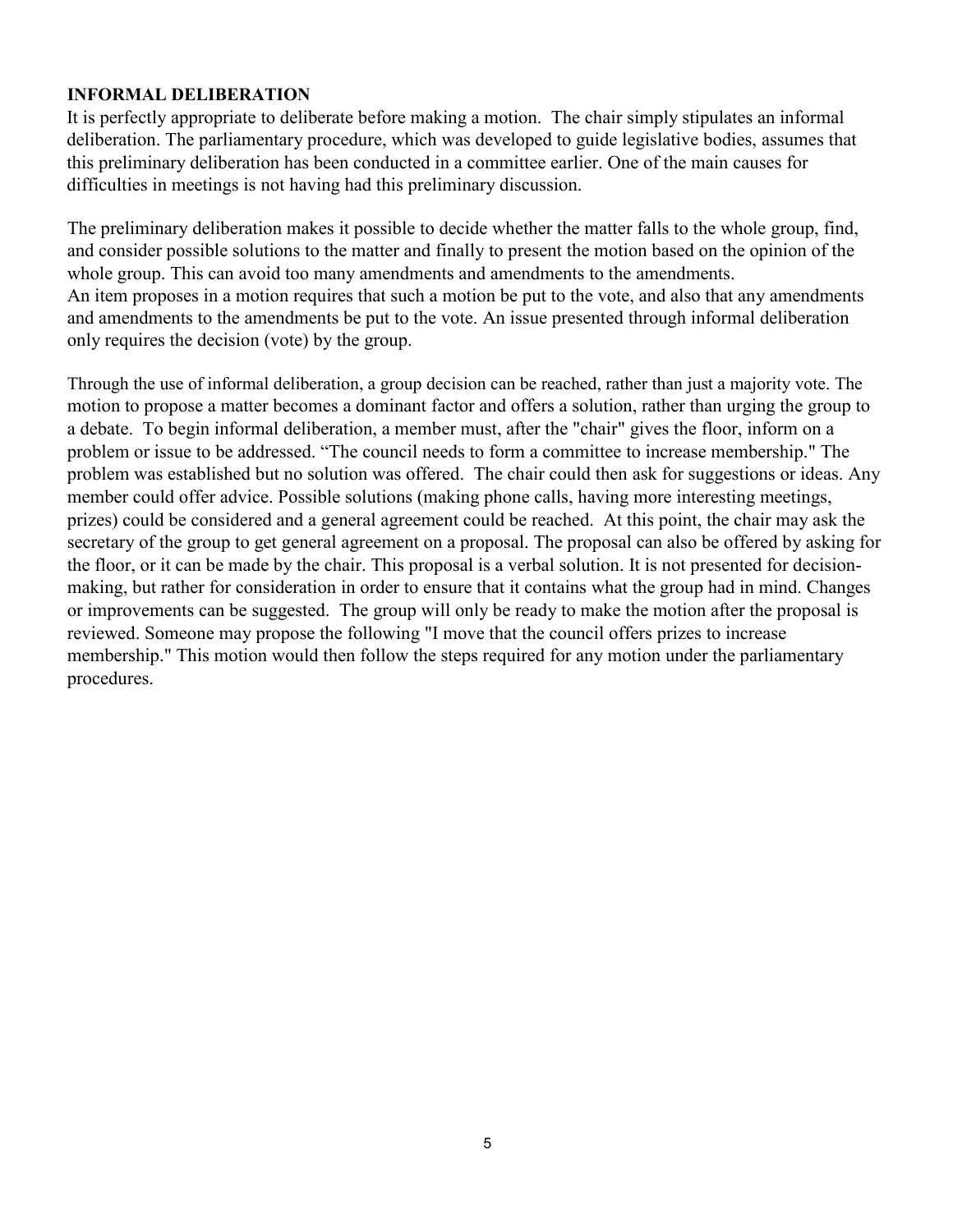# **MOTIONS**

# WHAT IS A MOTION?

A motion is the means to propose a certain issue for the group to decide upon. Motions are the backbone of methods for conducting orderly meetings. A motion is a formal statement of a ""proposal" "or input." It is the way to present the final "suggestion" or deliberation and the action that the group will take.

#### MOTION PROCESS

# 1. *Asking for the floor*

A member who wishes to propose a matter, deliberate on a motion, ask a question, or provide information related to the subject should only address the meeting's presiding officer in the following ways: Saying "Mr. Chair," by their special title if they have one and you should never address it him/her by name. In the case of a lady, you should address her by saying "Madam Chair." It is preferred to use the title of chairperson. Presiding officer is also common.

You should never try to ask for the floor when someone else is speaking, except when their proposition is inadmissible or in case of a real emergency. In very small, informal groups, members do not need to stand up to address the chair. In larger groups, where members do not know each other well, the person who wishes to obtain the floor needs to give his or her name and perhaps add additional identifying information, so that chair, the secretary, and other members of the group recognize who is speaking. The correct way to do it, is through the following: "Mr. Chair, Richard Johnson of Capitol High School."

### 2. *The chair gives the floor to the speaker*

The presiding officer shall give the floor to this person (if he or she knows him/her personally) by calling him/her by name as follows: "Mr. Smith" or "Sam Smith." If the presiding officer does not know him/her, he can grant the floor by saying: "The Speaker" or "The Cahir gives the floor to the person on his right." The first person who asks for the floor, the person will proceed to explain the matter.

#### 3. *Making a motion*

The member proposes the motion by saying: "I make a motion... " "I propose that," is the appropriate expression for submitting a proposal or a matter, then this becomes a motion. It is not correct to say, "I motion" or 'Also say." In proposing a motion, this is equivalent to "I think that" or "I think it should be done as is." The person proposing the motion is supposed to be in favor of it, so he/she is not allowed to contradict it. However, because deliberation can change your mind, the proponent can then vote against it.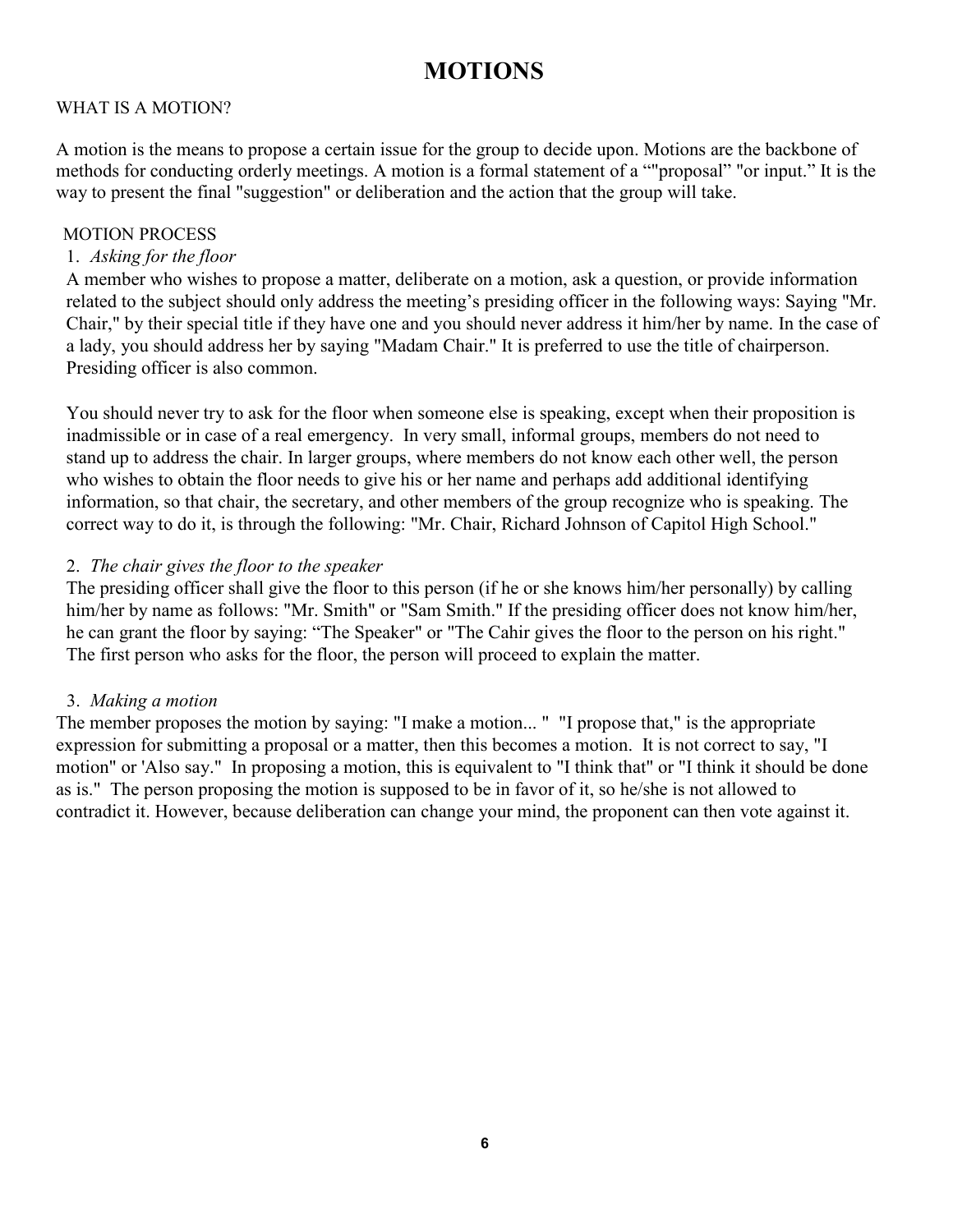Motions must be made in an affirmative manner to avoid confusion arising from the negative vote on a motion that was made in a negative manner. For example, if you say: "I propose that the council have a social meeting," those voting in favor of the motion would be voting against the council and those voting "no" would be voting in favor of this.

4. *Seconding a motion*

All ordinary motions must be seconded. This is done to confirm that there are two people who want the matter to be discussed. Generally, motions should be seconded immediately. The Chair does not need to give the floor. In small groups there is no need to stand up or address the chair, it is only to be said. "I second the motion," or "I second it." In large meetings it is appropriate to stand up and say: "Mr. Chair, I second the motion."

5. *Repeating the motion*

The chair then proposes the motion again and asks: ''Are you ready to conduct this business?" The purpose of repeating the motion is to give the secretary the opportunity to correctly record the motion in the minutes and to make the motion clear to members before the debate begins.

6. *Process a motion*

Next, the motion is processed. Any member has the right to do so after the chair repeats it again. The Chair must give the floor and ask that the debate to begin.

- The first person who asks for the floor usually gets it. The debate should focus on the issue presented "to the parliamentary group."
	- o This step should never be omitted. Everyone should have an opportunity to express his/her opinion or to ask questions that may clarify the motion.
	- o The following is an example of correctly making a motion: Mr. Jones (standing up): "I second the motion."
	- o Chairperson: "Mr. Jones."
	- o Mr. Smith (standing up): "I second the motion."
	- o Chairperson: "The motion has been proposed for the interior dining room to be painted and this has been seconded. Is there debate?
	- o Next, the motion is processed.
- 7. *Voting on a motion.*

The chairperson "takes the motion to a vote." When everyone who wanted to speak has done so, or when the chair considers that all aspects of the matter have already been discussed, he or she may ask: "Is there still a topic to debate?" or "are you ready to vote on the matter?" It is not necessary to answer the chair by saying "take matter to a vote"

Affirmative and negative votes must be cast. Chair Says: "Everyone in favor of the motion (will state the motion again so that members know exactly what they are voting on), say yes, those who oppose say no." If the verbal vote on a matter is contested, the chair may request that the vote be made by raising his hand or standing up. These methods can count the votes and discard doubt on whether or not the motion has been adopted. Voting can be carried out by roll call vote so to record each individual vote. This is the slowest procedure and is rarely used, except in the case of controversial matters. Voting by ballot is not common except for matters which members hesitate to vote openly.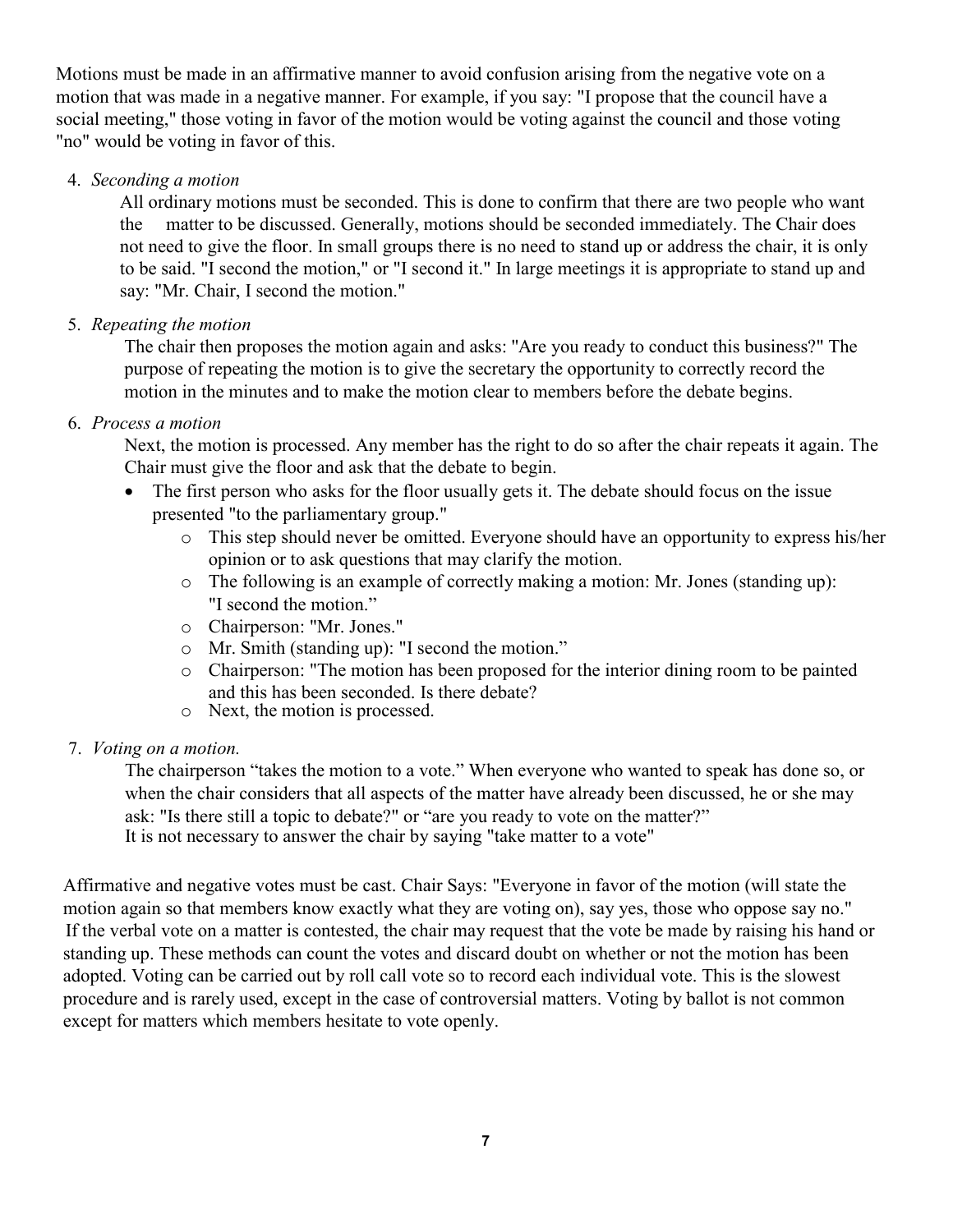#### 8. *Outcome results*

After the vote is cast, the chair must announce the result of the vote. The most common way to do it is by saying: "The affirmative votes have prevailed, and the motion has been adopted" or "the negative votes have prevailed, and the motion has been dismissed." Immediately after the chair announces the vote, a new matter or motion is moved.

# **AMENDMENTS**

The three methods for amending a motion are:

- 1. Strike through certain words.
- 2. Insert or add a certain word or words or a complete sentence.
- 3. Replace, remove something, and put something else in place. The substitution can be a word, a phrase, a sentence, or a whole new paragraph.

Amendments may be contrary to the original intent of the motion. However, it must be related to the same subject. An amendment can also be amended. However, the amendment to an amendment cannot be further corrected. Amendments to a pending matter only require a majority vote to be adopted, even if the pending matter requires a two-thirds vote of the members.

Example of an amendment (using the example of the community dining room to be painted):

Mr. Brown (standing up): Mr. Chair; Chairperson: "Mr. Brown."

Mr. Brown: "I propose that the motion be amended by adding the words "during the month of November."

Mr. Wall: I second the motion."

Chairperson: "Amendment has been made and seconded to add the words "during the month of November" The motion would then be "the council will paint the inside of the dining room during the month of November." Is there debate?"

The amendment is always voted on first. If it is adopted, the motion is voted on with the amendment. If the amendment was not adopted, the original motion is voted on.

For instance:

Chairperson: "Is there any further debate? If there is none, all those in favor of the amendment of the motion by adding the words "during the month of November" state it by saying yes and all those who oppose it, say no; or those who oppose it would express it in the same way.

"The amendment has been approved. The motion before the membership is the following: The council will paint the inside of the dining room during the month of November, are you ready to vote on the matter?" If no one answers, the chair proceeds to put the matter to the vote; that is, "all those in favor, state it by saying yes and all those who oppose, say no." The affirmative votes have prevailed, and the motion has been adopted.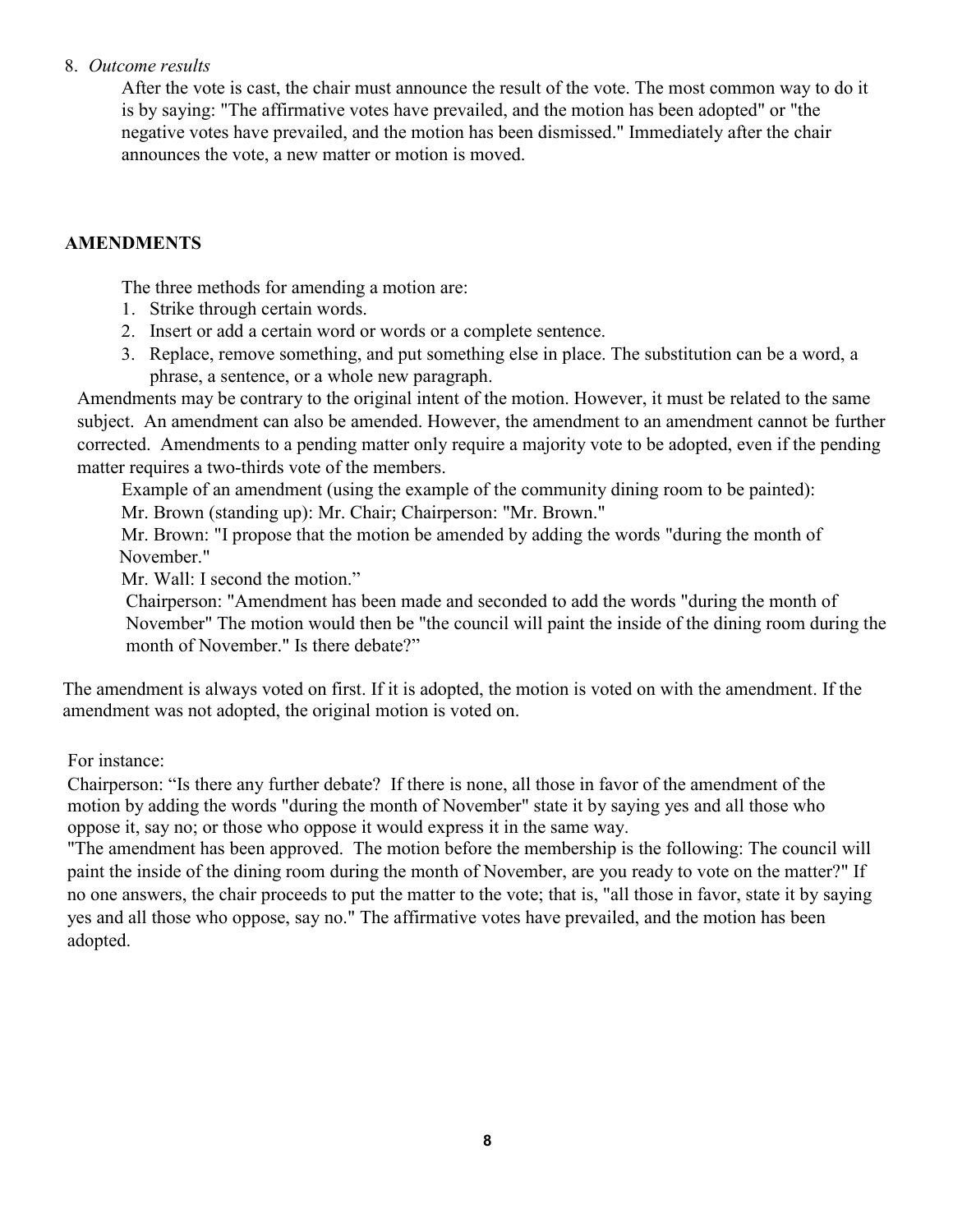# **TYPES OF MOTION**

Motions can be classified according to their specific purposes. There are four basic classification of motions, Main, Subsidiary, privileged and Incidental motions.

A motion that presents the main matter to the group is called the main motion. Once such a motion is presented to the group, it must be dealt with before another motion can be transacted. There are other motions, however, that can be considered before the main motions. These are procedural motions, known as secondary motions, privilege motions, and incidental motions.

Secondary motions serve to modify, submit for consideration, remove, or otherwise resolve the main motion. They can be brought while the main motion is pending and take precedence. Privilege motions differ from secondary motions in that they deal with matters relating to the order of business and the rights and welfare of members. They have higher hierarchy than main or secondary motions.

Incidental motions relate mainly to procedural matters such as closing the nomination, voting, requesting information, etc. Unlike other types of motions, incidental motions do not have an order of preference among themselves. They do not take precedence over the motions from which they originate.

The precedence of one motion before another means that it can be considered before a lower-ranking motion. There is a hierarchy of motions to ensure the greatest efficiency in conducting business. The motions that have the greatest urgency have a higher hierarchy. The motion affecting the schedule of the next meeting has a higher rank than that of adjourning the session because it is more pressing. The reference motion has a higher hierarchy than the amendment motion because when a motion includes many details, it is better for it to be dealt with in a committee rather than for the whole group to do so through the amendment process.

# *MAIN MOTIONS*

The main motions are the method of presenting an important matter to the parliamentary group. It may be a simple proposal, such as a motion to invite a speaker to the next meeting, or it may be a complex resolution. Regardless of size or complexity, only one such motion can be transacted at a time. Another main issue cannot be proposed until the issue has been resolved.

# *SUBSIDIARY MOTION*

Sometimes, in order to transact a main motion appropriately, it is necessary to propose a secondary or subsidiary motion. Naturally, these motions must be voted on before the main motion can be debated. The most common motions of this kind are amendments, reference to a committee and tabling.

This assistance or modification motions are discussed in order of precedence:

1. Tabling This motion would terminate consideration of the matter or outstanding matters. It is often used when members are eager to transact another more indispensable matter. A motion may also be tabled when the group does not favor it and does not want it to be recorded in the minutes as having rejected it. In fact, this step eliminates the motion. The member that proposes the motion does so by saying: "I propose that the matter be tabled" or simply "I propose a motion to table." This motion must be seconded. It cannot be discussed or amended. The president must put it to the vote immediately after someone seconds it. A motion to take from the table may be made at any time during the meeting at which a motion is tabled, or during the subsequent meeting.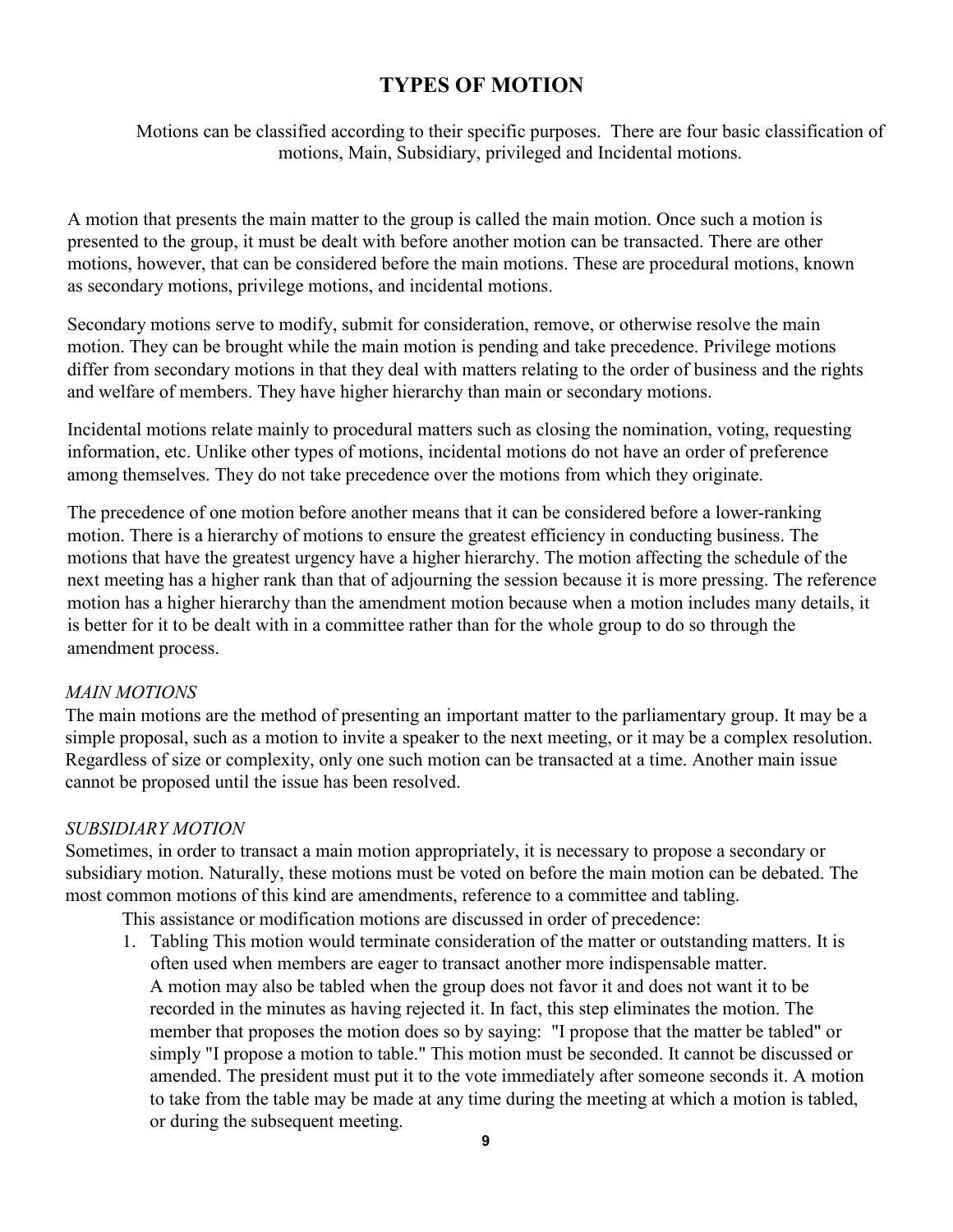- 2. Previous Question or Closing a Debate. This is often called calling the "previous question." It serves to close the debate and to immediately vote on the pending matter. The most common way to do this is by: "I propose a motion to close the debate and vote immediately on the pending matter" or simply "Previous question." This motion must be seconded and cannot be amended. It must be put to the vote immediately without debate. A two-thirds majority vote is required.
- 3. To limit or extend the debate. If a group wishes to keep the discussion of a main motion within a certain time limit, or the debate. Such a motion, in most cases, would avoid the possibility of obstructing the proposed motion. On the other hand, if the discussion of a main motion is to be prolonged, the motion will be used to extend the debate.

The motion to set the time limits for the debate and to vote would be: "I motion to close the debate and to raise the matter in the form of a motion at 2:45 p.m." Another way to limit the length of debate would be to say, "I propose a motion to limit the debate on this motion to 15 minutes." A motion such as "I make a motion to limit the discussion of the pending matter to 3-minutes for each member" which can restrict the number and duration of the statements in the debate. Such motions require a second and can be amended. They must be voted on without debate and require a two-thirds majority vote to be approved.

- 4. To table for a set time This motion is used whenever the group wishes to deal with a matter that is more urgent than the one being considered or when members wish to study the matter for more time. If it is approved, it simply tables the consideration of the matter to a certain time. The person that proposes the motion does so by saying: "I make a motion to table the consideration of the pending matter until 2:00 p.m. today." This motion requires a second and can be amended. This motion can be debated and requires a majority vote.
- 5. To refer to a committee. Sometimes a proposed motion that has been generally under consensus by the group but needs to be studied further than what can be done at an open meeting, or perhaps more information is needed before a final decision can be reached. In such cases, someone should propose a motion to refer the matter to a committee.

If the matter relates to the activities of an existing committee, it should be referred to that committee. For example, a motion to schedule a convenient date for a conference should be referred to a planning committee. If an ad hoc committee is to be appointed, the motion may establish how many members it should have and how they should be appointed, "I make the motion to refer the matter to a three-member committee, which will be appointed by the chair."

Sometimes the motion to refer is used to delay the processing of a matter. This motion needs someone to second and can be amended and debated. It requires a majority vote.

6. To amend this is one of the most commonly used secondary motions. This is the primary method for changing the content of main motions. Amendments may be used to guide, add, or structure some part of the main motion.

If the main motion is "to hold a meeting on Tuesday night," an amendment can be made as follows: "I propose a motion to cross the word Tuesday and to include the word Wednesday".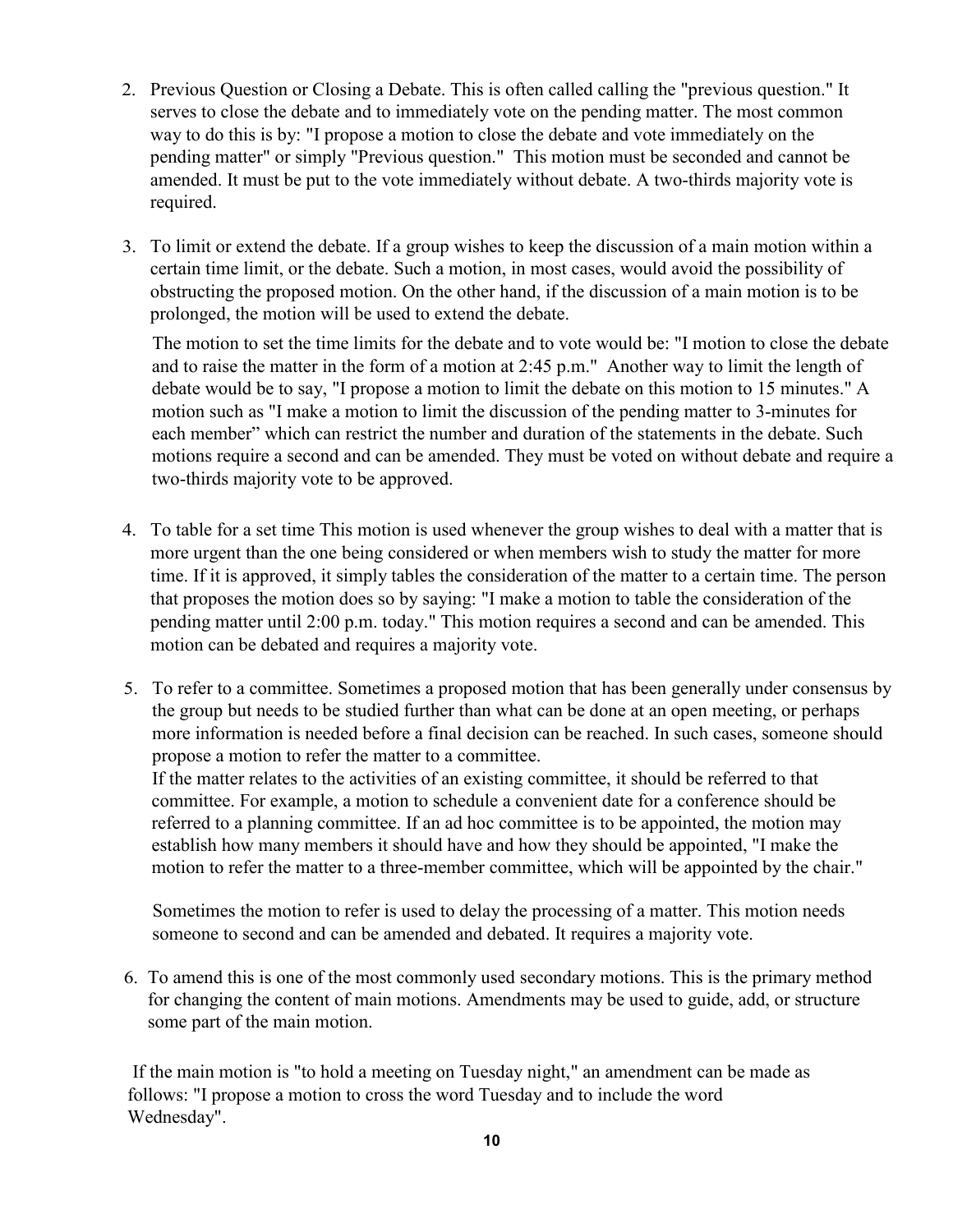An amendment motion may, in turn, be amended (the amendment of an amendment), but the amendment process cannot extend beyond this point. The amendment mentioned above may be amended "I propose a motion to amend the amendment including the words: will begin at 7 p.m.".

The amendment process can be complicated, so the chair must be very careful to be sure what has been accepted. Informal discussions prior to the motion will help resolve this problem. Once the motion to amend the amendment, which has been duly seconded and restated by the chair, the debate is restricted only to this matter. If approved, the debate is limited to the first amendment as amended: by striking out the word "Tuesday" and inserting "Wednesday, starting at 7 p.m.". If the amendment to the amendment is not adopted, the debate proceeds to the first amendment to the original motion. Although an amendment can be amended only once, a motion can be amended only once as necessary. However, it is appropriate to reject a motion that requires too many amendments and to propose a new motion.

7. To table indefinitely. The purpose of this motion may be to annul the main motion or to inquire about the group's opinion on the main motion. If the motion is accepted (majority required) the deferred matter cannot be considered again until the next meeting, except that a motion to take from the table is adopted. The motion can be made in the following manner: "I make a motion to postpone indefinitely the consideration of the pending matter." This motion requires a second. It cannot be amended but can be debated.

#### *PRIVILEGED MOTIONS*

Privileged motions are not related to the pending issue, but they are important enough to require them to be resolved immediately. They cannot be debated.

1. To adjourn the session. If approved by a majority of the members present, this motion ends the meeting. It can be proposed at any time except when: (a) a vote is being taken, (b) a member was given the floor, (c) a motion is pending to set the schedule for the next meeting. The motion is simply proposed by saying. "I make a motion to adjourn the meeting."

This motion cannot be debated or amended and requires a majority vote. The vote on this motion cannot be revoked, but the motion can be withdrawn before action is taken. Before making the motion to adjourn the meeting, the chair must ensure that there are no important matters yet to be addressed. If there is any matter that requires action, it should be made known and the person who proposed the motion to adjourn the session should withdraw it. If there are announcements, they should be made before the vote is taken or at least before the vote is announced.

The fact that the motion to adjourn the session cannot be debated should not prevent any organization from obtaining information about matters that require action. It is rude to start talking or standing before the chair has adjourned. The common way is to say: "The motion has been accepted and the meeting is adjourned."

2. For a recess. This motion causes the meeting to be temporarily suspended. The proponent says: "I make a motion for a 15-minute break." This motion cannot be debated but can be amended as to the duration of the recess. It takes effect immediately after it is approved. If the program already includes a recess, when the time comes the chair simply announces that the session is adjourned or that the break begins for the specified time. The group can postpone a recess with a two-thirds vote.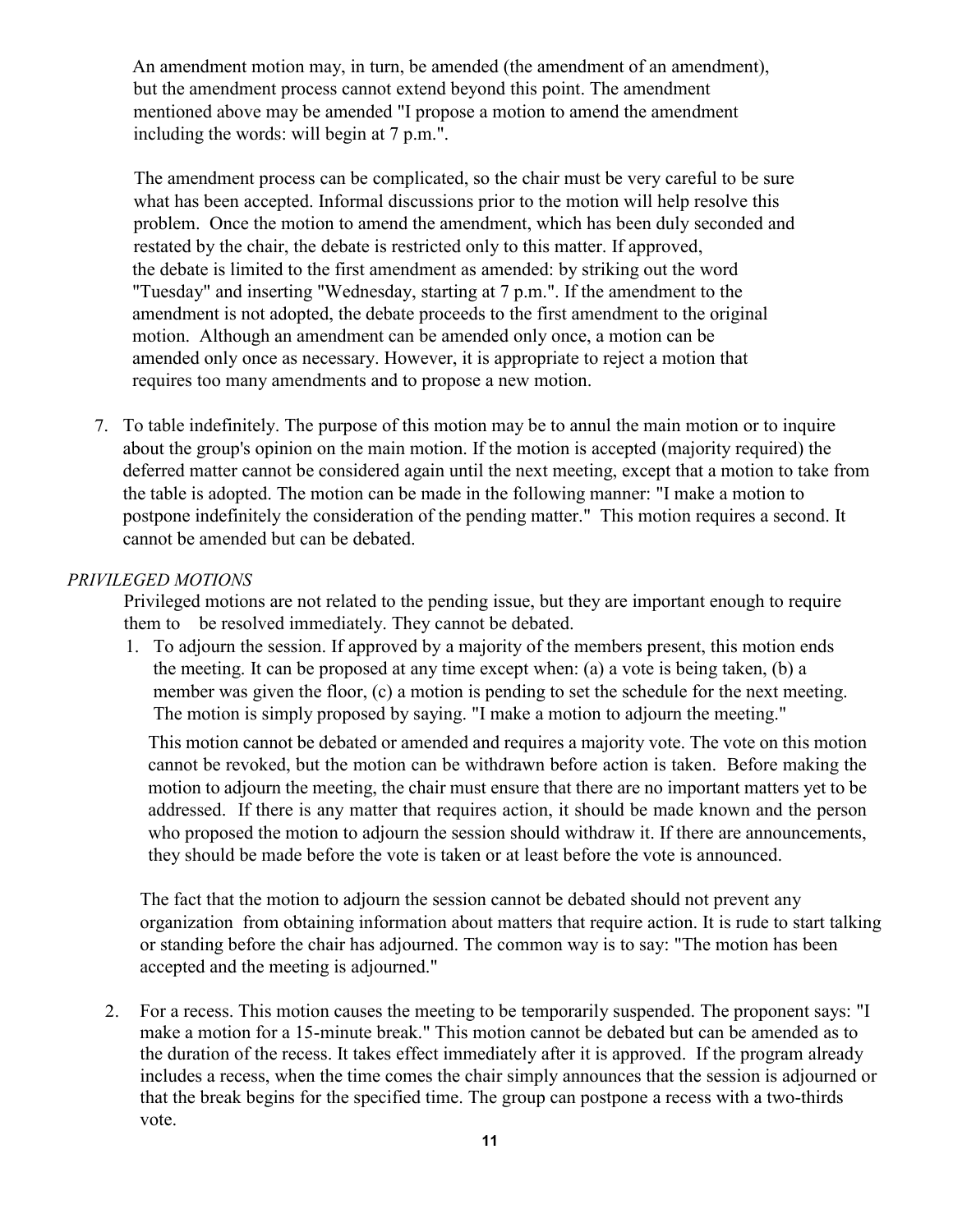3. Point of Privilege. This motion corresponds to matters such as comfort of members, security, disorderly conduct, or statements, etc. The member standing up for this purpose does not expect to be given the floor for example, if there is poor ventilation in the meeting room, a member can proceed as follows: "Mr. chair, I ask for the floor on a matter of privilege." The chair then asks the person to explain the matter. "Can we open some of the windows? This room is too enclosed." If the matter requires immediate action, the member who has the floor may be interrupted, as in the case when a report is being read and not heard well throughout the room. In all other cases, the motion should not interrupt a member when they have started speaking.

#### *INCIDENTAL MOTIONS*

Some of the motions are incidental to the issue being transacted. They are allowed every time they are needed.

1. Suspend the Rules. The rules of procedure for any organization can be found in certain bylaws and other rules. Let us assume that our Executive Committee has a rule that says the chair, vice-chair, and the corresponding secretary must sign all correspondence. The vice-chair has just resigned and there will be no one replacing him for several weeks. The body must send notification of a meeting that will take place in a week. Because the nature of this case requires immediate action, a member stands up and proposes the following: "I make a motion to suspend the executive committee rule that all correspondence be signed by the vice-chair." This motion cannot be discussed or amended and requires a two-thirds vote of the members. If approved, the discussion about sending the notification opens.

If the group believes that matters should be dealt with more quickly if the rules are not so strict, one of the members may then propose a motion for the rules to be suspended. The motion needs two-thirds vote of the members to be approved and the suspension of the rules applies only to the matter under consideration. The motion to suspend the rules cannot apply to the composition of a body or to the basic principles of parliamentary rule, but they can apply to the rules governing priorities and the manner in which a meeting is conducted. Often, the chair can simply ask whether there are objections to the suspension of the rules. If there are none, it is assumed that there is consensus.

- 2. *Point of Order*. Each time a member believes that a procedural rule has been violated, he or she may "ask for the floor to raise a point of order." After raising the matter, the chair may approve or reject the objection or put it to a vote. A member can stand up and say: "I ask for the floor to raise a point of order." The chair will say: "Raise the issue." The member can then say: "The speaker is speaking without the chair giving him the floor." Chair then could say: "Your issue is well raised," and then proceed to tell the member that it is not their turn to speak.
- 3. *Appeal Chair's Decision*. This motion allows members to express their disagreement with a decision of the chair and for the membership to render a decision. Member says: "Mr. Chair, I don't agree with the decision." The chair can then give the reasons why they have reached that decision. If they believe that their decision should prevail, they should put it to the vote of the members. For example, if the vote on a matter has been contested and the chair announces a questionable decision, a member should stand up and say, without being given the floor: "Mr. Chair, I appeal the chair's decision." This appeal requires a second. The chair announces that an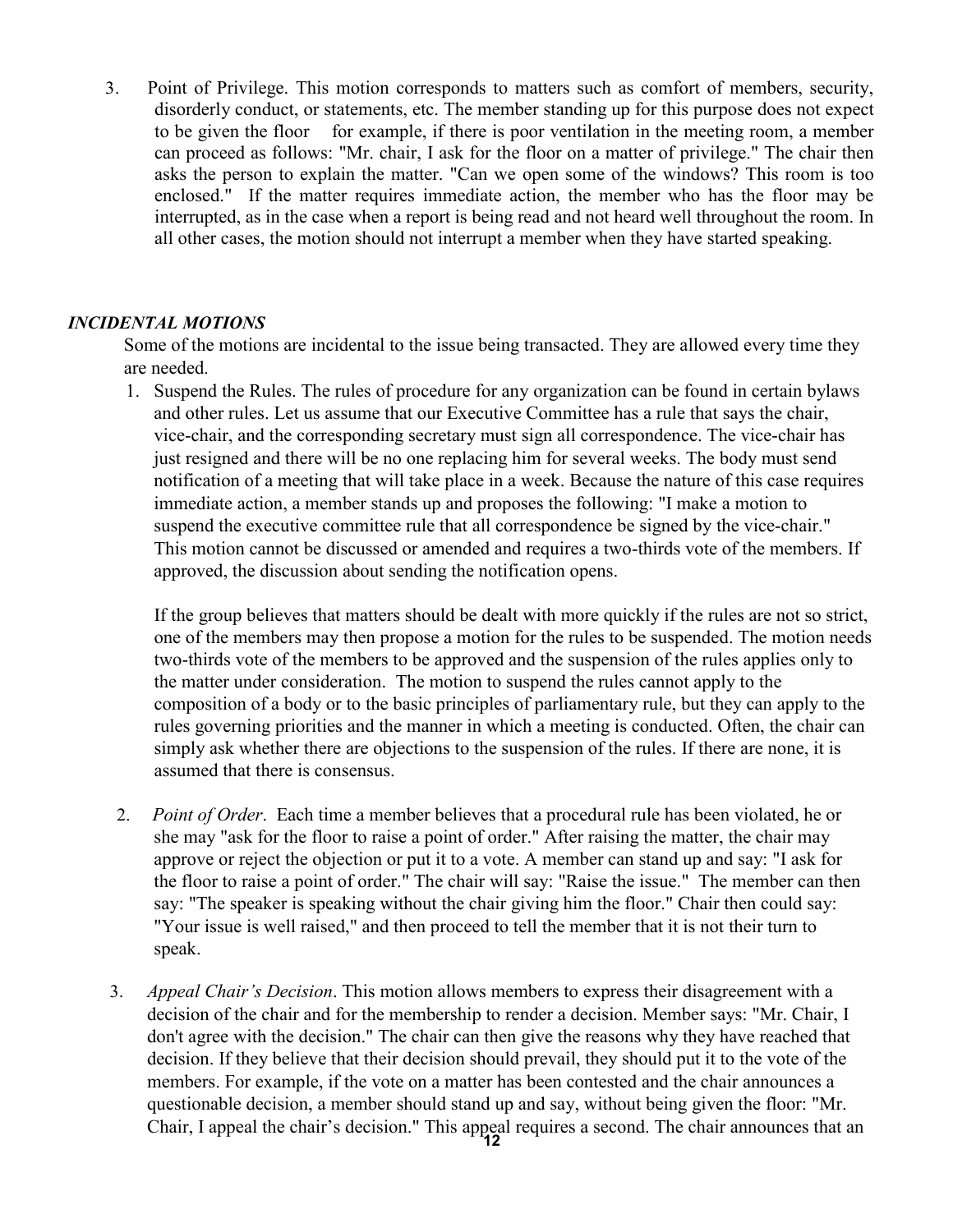appeal has been made, submits to another vote, and announces the result. The purpose of this motion is to safeguard the rule of majorities and to prevent the chair from controlling the body.

Example RRO pg. 245 24: 9 & 24:10:

A member desiring to appeal rises and, without waiting to be recognized, addresses the chair as follows:

*Member A: I appeal from the decision of the chair. (Second) Chair: The decision of the chair is appealed from…*

The chair after stating clearly the exact question at issue, and the reason for the decision if he thinks and explanation necessary, states the question on the appeal as follows: *Chair: The question is, "Shall the decision of the chair be sustained?"*

4. *Withdrawing a motion*. A motion has been made and seconded, but so far it has not been put to the vote. If the person who makes the motion decides to withdraw it, he/she can do so after ensuring that the chair gives him/her the floor by saying: "I want to withdraw my motion." The chair may reply, "If there is no objection, Mr. Brown may withdraw his motion." If no one objects, the request to withdraw the motion must be put to the vote.

# **MOTIONS WITHOUT CLASSIFICATION**

Some commonly used motions cannot be properly classified as main, secondary, privileged, or incidental.

- 1. *Reconsideration*. Whenever further deliberation seems necessary in a matter for which action has been taken, one member may say, "I make a motion for reconsideration of the decision to... ." This motion must be made by one of the people who originally voted with the majority. This motion may only be made at the session at which the original motion was made, or at the next. This motion must be seconded and can be debate. A majority vote is required for approval. The fact that a group votes to reconsider a matter does not mean that the decision has been revoked.
- 2. *Withdrawal*. The adoption of this motion constitutes the revocation, or withdrawal, of the original decision. It requires a majority vote to be approved if members have been notified that such a motion has been proposed. In other cases, a two-thirds vote of the members is necessary. The motion to annul does not apply if there is still the possibility of reconsidering the action taken. The manner in which this motion is to be made is as follows: "I make a motion to annul the voting result of the group for the resolution that a representative be sent to the training workshop." The real effect of this motion is not only to cancel the vote, but also to cancel the motion that received that vote. Any action taken by an organization may be annulled at any time, provided that no action has been taken that cannot be reversed. The motion may not be annulled if an invoice has been paid, a contract is signed, or if the person involved in the action has already been informed of it.
- 3. *To take from table*. To practice this motion, it is necessary for a previous motion to have been tabled. In practice, someone can stand up and say: "I make a motion to take from the table the motion that proposed that our Executive Committee be the promoter of talent show." The motion must be seconded, cannot be debated, and put to the vote immediately. If the motion is adopted, the debate on the original motion opens. Motions that have been tabled may be resubmitted to members if the motion to take from the table is approved by a majority vote. If the motion to take from the table is not approved at the meeting following the meeting where the motion was tabled, the motion is considered to be eliminated.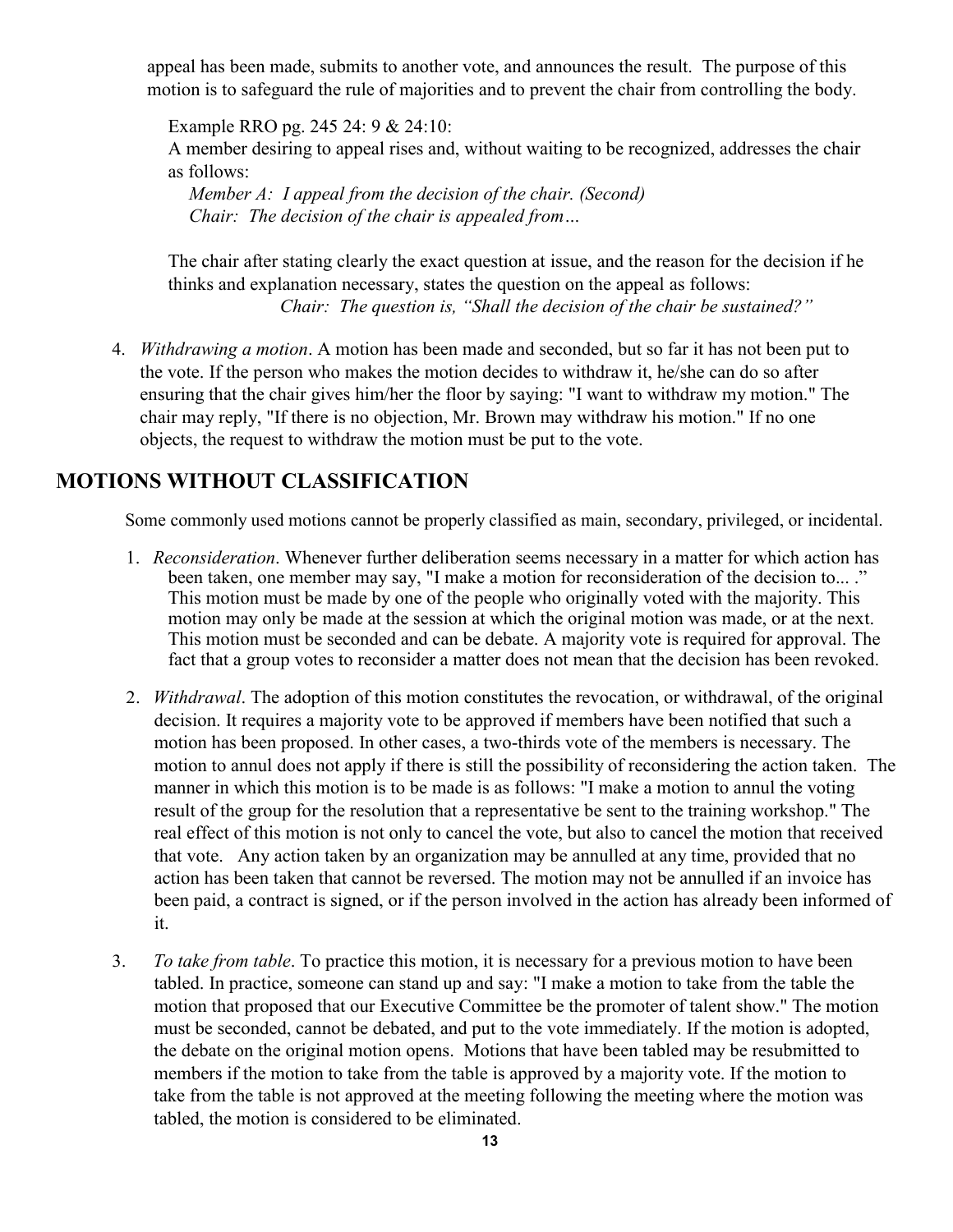|  | <b>TABLE OF MOST COMMON MOTIONS</b> |
|--|-------------------------------------|
|--|-------------------------------------|

| <b>MOTION</b>          | Requires                                         | Can be   | Can     | Requires vote |
|------------------------|--------------------------------------------------|----------|---------|---------------|
|                        | second                                           | amended  | debated | To approve    |
| main motion            | yes                                              | yes      | yes     | majority      |
|                        | <b>SECONDARY MOTION</b>                          |          |         |               |
| Withdraw               | yes                                              | no       | no      | majority      |
| Close debate           | yes                                              | no       | no      | two-thirds    |
| Limit or extend        |                                                  |          |         |               |
| debate                 | yes                                              | yes      | no      | two-thirds    |
| Table for              | yes                                              | yes      | yes     | majority      |
| Specific time          |                                                  |          |         |               |
| Refer to committee     | yes                                              | yes      | yes     | majority      |
| Amend                  | yes                                              | yes      | yes     | majority      |
| Table indefinitely     |                                                  |          |         |               |
|                        | yes                                              | no       | yes     | majority      |
|                        | PRIVILEGED MOTIONS                               |          |         |               |
| To adjourn the session |                                                  |          |         |               |
|                        | yes                                              | no       | no,     | majority      |
| Recess                 | yes                                              | yes      | no,     | majority      |
| Matter of privilege    |                                                  |          |         |               |
|                        | no                                               | no       | no      | none          |
|                        | <b>INCIDENTAL MOTIONS</b> (under same hierarchy) |          |         |               |
| Point of Order         | No                                               | No       | No      | None          |
| Chair                  |                                                  |          |         |               |
| decision's             |                                                  |          |         |               |
| appeal                 | yes                                              | no       | no      | majority      |
| Suspension             |                                                  |          |         |               |
| of rules               | yes                                              | no       | no      | two-thirds    |
| Withdraw motion        | no                                               | no       | no      | majority      |
| Reconsider             | yes                                              | no       | yes     | Majority      |
| annulment              |                                                  |          |         | two-thirds    |
|                        | yes<br>no                                        | no<br>no | no      | majority      |
| Take from table        |                                                  |          |         |               |

- 1. Only the first amendment of a motion can be amended, and it is only debatable if the original motion is.
- 2. It is not possible to debate if there is another motion pending. If no motion is pending, it is processed as a main motion.
- 3. The point of order is decided by the Chair. If the chair's decision is not satisfactory, the members may appeal the chair's decision.